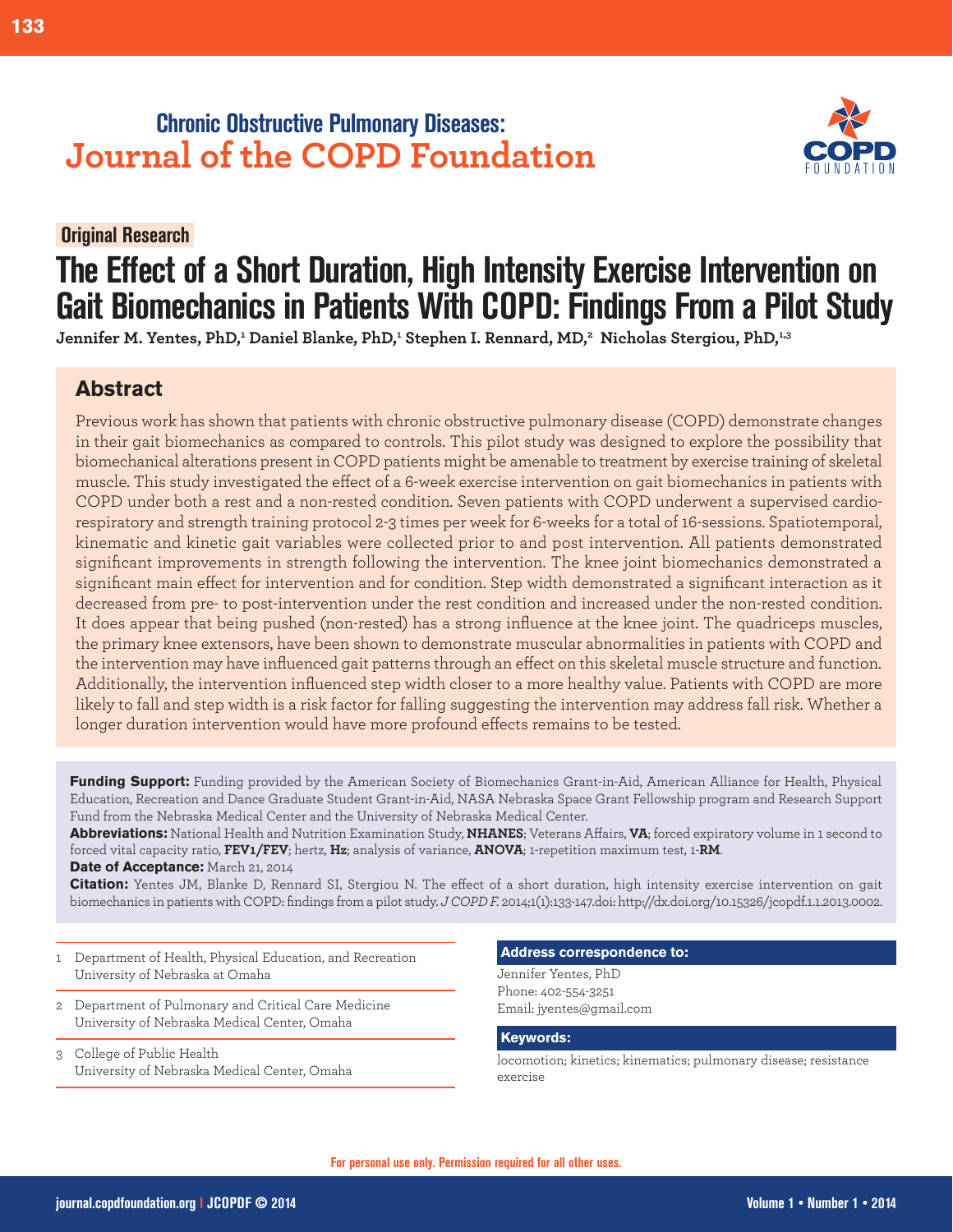# **Introduction**

Patients with chronic obstructive pulmonary disease (COPD) exhibit functional limitations, including decreases in ambulatory and physical activity).<sup>1-4</sup> On average, patients with COPD demonstrate 57% of the daily physical activity performed by their healthy counterparts.4 Compared to older adults with other chronic diseases or disability, patients with COPD have the second lowest daily step count (2,237 steps per day). $5,6$ Patients with COPD spend a significantly increased amount of time sitting or lying down, furthermore, in total, these patients walk less than 1 hour per day.<sup>4</sup>

Likely, disuse in patients with COPD leads to abnormalities in gait or walking patterns. Abnormalities in walking patterns in patients with COPD have been reported.<sup>78</sup> In the National Health and Nutrition Examination Survey (NHANES) study, a large, public use dataset, individuals with COPD reported a limp, shuffle or other gait abnormalities and this was associated with disease severity. Further, disease severity was shown to be significantly associated with lower physical activity in this population. Moreover, in a limited number of individuals, we have previously investigated biomechanical gait abnormalities in patients with COPD and controls.<sup>8</sup> Although no statistically significant differences were found under a rested condition, the patients with COPD did demonstrate statistically significant differences in their gait under a non-rested condition. Specifically, when not rested, patients demonstrated a kinetic profile in which they utilized the hip musculature to compensate for loss of function at the ankle. This profile was first seen in older adults and has been suggested to be the result of specific neuromuscular deficits.<sup>9</sup>

Muscle fatigue, a neuromuscular outcome, has been reported in approximately 40% of patients with COPD as their main limitation to physical activity<sup>10, 11</sup> and it is feasible that muscular fatigue is contributing to gait abnormalities. A primary factor leading to muscular fatigue could be related to abnormal skeletal muscle structure and function, which, in COPD, includes abnormal cell mass alterations, muscular protein degradation leading to muscle wasting/atrophy, impaired energy production and metabolic performance, and increased susceptibility to muscle fatigue and weakness.<sup>12-20</sup> Gait alterations in patients with COPD are likely secondary to altered skeletal muscle structure and function. Mechanisms leading to altered skeletal muscle structure and function in COPD are uncertain and are not clearly delineated. Disuse and/or systemic inflammation are believed to play a role.<sup>21</sup> Additionally, gait abnormalities in patients with

COPD could be more than just a consequence of the muscular alterations. It is plausible that inefficient gait biomechanics could drive symptoms by increasing oxygen usage under some tasks.<sup>22, 23</sup>

Another functional limitation in COPD patients, in addition to gait abnormalities under a non-rested condition, is an elevated risk of falls in this population. Butcher, et al, <sup>24</sup> investigated balance, coordination, and mobility in COPD patients and identified decrements in these measures as compared to controls. These differences were attributed to the severity of the COPD and to lower levels of physical activity.<sup>24</sup> Importantly, patients with COPD also demonstrate an increased risk of falls as compared to healthy controls, with a reported odds ratio of 4 to 5 times higher.<sup>26</sup> Thus, it has been proposed that a complete theoretical framework to identify fall risk factors in COPD patients should include gait abnormalities leading to poor mobility.<sup>27</sup>

COPD is a major public health problem<sup>28</sup> and numerous interventions have been explored. Pulmonary rehabilitation dramatically improves patient well-being with beneficial effects on strength, exercise tolerance (not physical activity per se), dyspnea and self-efficacy.<sup>29,31</sup> Unfortunately, increases in physical activity are less reliably observed.<sup>32-41</sup> Pulmonary rehabilitation programs mainly utilize a focus on education, nutrition and exercise<sup>42</sup> and are not necessarily focused on improving functional limitations. A program that focused on high-intensity cardio-respiratory and strength training may demonstrate a stronger impact on functional limitations, specifically gait.

Hence, gait alterations are present in patients with COPD, in addition to these patients being at a greater risk for falls. Skeletal muscle weakness and muscular fatigue, as well as, disuse could all be contributors. Pulmonary rehabilitation substantially improves exercise performance and these benefits are likely due to exercise training of skeletal muscle. Therefore, the purpose of this exploratory study was to assess the feasibility of assessing gait biomechanics in patients with COPD and to determine if observed trends in improvements following intervention could be found. To do this, patients with COPD underwent an intense 6-week exercise intervention and their gait was evaluated before and after the intervention. Based upon studies that have demonstrated improvements in skeletal muscle outcomes after pulmonary rehabilitation in patients with COPD, it was hypothesized that gait would be altered due to the intervention's effects on the skeletal muscle structure and function. Since the majority of changes in the gait patterns of patients with COPD were documented in a non-rested condition,<sup>8</sup> the second aim of this study was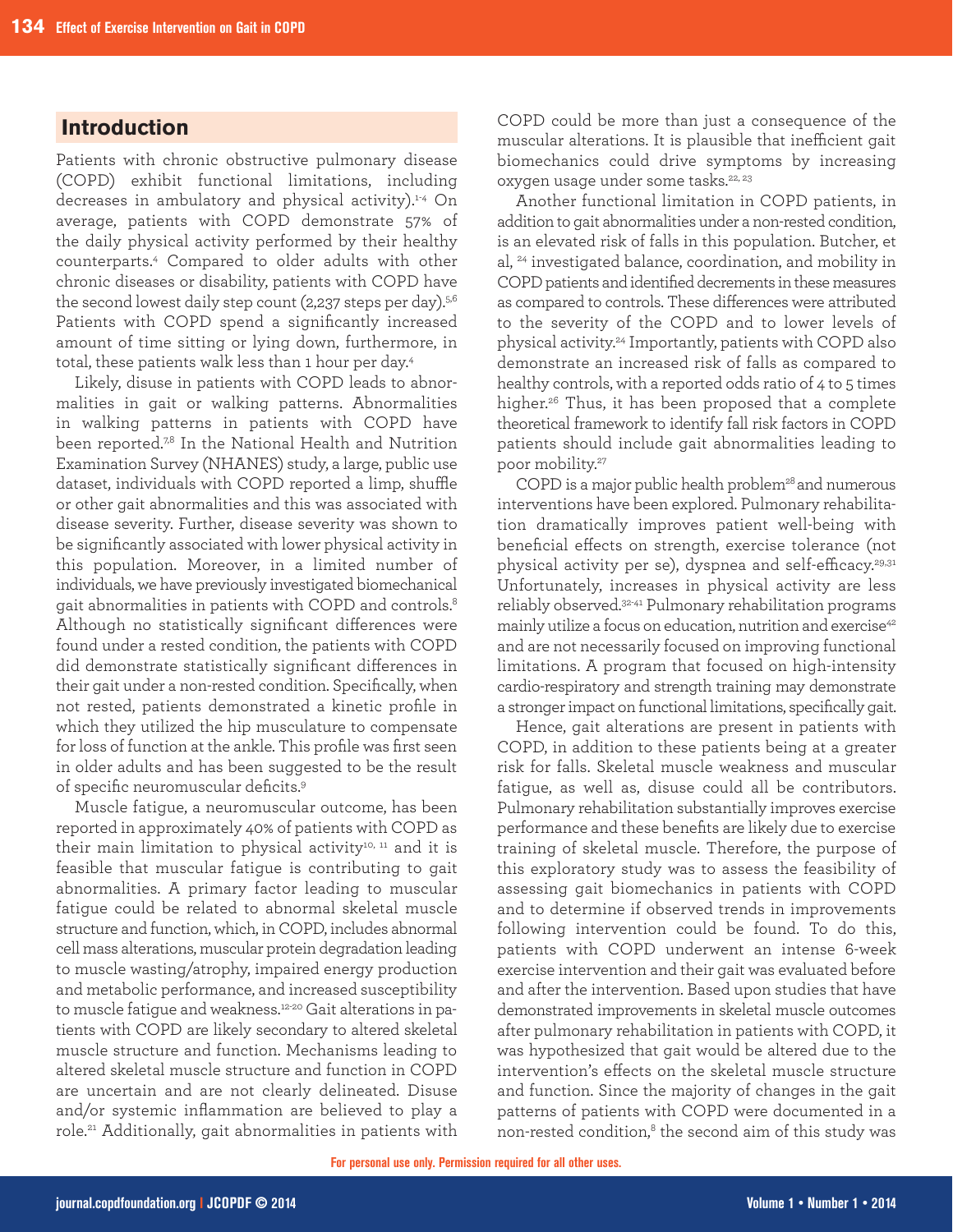to examine patients' gait biomechanics under both rested and non-rested conditions. It was hypothesized that patients would demonstrate the alterations in their gait performance during the non-rested condition and that these would be responsive to intervention.

## **Methods**

## *Participants*

Patients with COPD were recruited from the Pulmonary Studies Unit at the University of Nebraska Medical Center and the general clinics from the Department of Veterans' Affairs (VA) Nebraska Western Iowa Healthcare Center. COPD was determined based on spirometry testing. A ratio of forced expiratory volume in 1 second to forced vital capacity (FEV1/FVC) of 0.7 was used to define the presence of COPD. Spirometry testing was completed without a bronchodilator. Participants were excluded if they presented with the history of back or lower extremity injury or surgery that affected the subject's mobility or any other process limiting the ability to walk, including neurological disease or other impairment. Additionally, all participants were able to understand task instructions and physically perform the experimental tasks such as walking on a treadmill independently. Screening for inclusion was completed by a nurse practitioner who completed a comprehensive medical history and physical. In addition, all participants underwent a modified Balke cardio-respiratory stress test to determine their ability to safely participate in an exercise intervention. All cardio-respiratory stress tests were read by a pulmonary physician and specific recommendations related to exercise were incorporated into their intervention (i.e., oxygen use during exercise) when necessary. In total, 9 patients with COPD were consented and participated in this study. Two dropped out before completing the exercise intervention and thus, 7 completed the entire study (Table 1). The University's institutional review board and the institutional review board at the Omaha VA Medical Center approved all procedures.

## *Data Collection*

All participants underwent gait analysis testing before and after an exercise intervention. Retro-reflective markers were placed on anatomical locations, bilaterally, according to a modified Helen Hayes marker set.<sup>43</sup> Participants were asked to walk through a 10-meter walkway at a normal pace. To ensure that a complete footfall would be collected during each trial, starting positions for each limb were determined prior to data collection. Five trials were collected for each limb, 10

| Table 1. Participant Demographics |  |
|-----------------------------------|--|
|-----------------------------------|--|

|                  | $N=7$          | <b>Pre Mean <math>(SD)</math></b> Post Mean $(SD)$<br>$N=7$ |          | df | p     |
|------------------|----------------|-------------------------------------------------------------|----------|----|-------|
| Gender           | Males = $4$    |                                                             |          |    |       |
| Age (years)      | 62.57(8.75)    |                                                             |          |    |       |
| Height (cm)      | 171.07 (15.42) |                                                             |          |    |       |
| Weight (kg)      | 95.44 (33.09)  | 95.95 (34.56)                                               | $-0.521$ | 6  | 0.621 |
| FEV1/FVC         | 0.59(0.10)     | 0.57(0.11)                                                  | 0.968    | 5  | 0.378 |
| FEV1 % Predicted | 56.33 (20.27)  | 62.00 (12.49)                                               | $-0.954$ | 5  | 0.384 |

trials total. The 3D marker trajectories were collected with a high-speed motion capture system (Motion Analysis Corp., Santa Rosa, CA) sampling at 60 hertz (Hz). Ground reaction force data from heel contact to toe off were collected using a piezoelectric force plate (Kistler Instrument Corp., Winterthur, Switzerland) sampling at 600 Hz. All participants were given a 1-minute rest between each trial during the data collection (rest condition). All patients with COPD were then asked to determine their self-selected pace on the treadmill at 0% incline. Once a speed was selected, the speed was increased slightly to confirm that the speed chosen was in fact a comfortable pace. The treadmill accommodation period was given for 5 minutes. Participants were asked to rest and once well rested, returned to the treadmill. They walked at their chosen self-selected pace at 10% incline until the onset of self-reported tiredness (reported as either the development of shortness of breath or the onset of subjective muscular fatigue). Once the participant reported the presence of tiredness, they were immediately removed from the treadmill and asked to walk through the 10-meter walkway, 5 times for each limb, with no rest in between trials (non-rested condition).

Gait kinematics and kinetics were calculated from the sagittal plane of motion during the stance phase of walking for each individual. Each marker's 3 directions were filtered using the Jackson algorithm.<sup>44</sup> Cutoff values ranged from 2 to 8 Hz. Visual 3D (C-Motion, Inc., Germantown, Maryland) was used for calculation of joint angles, joint moments and joint powers. A standing calibration was used to obtain a rotation matrix for each limb segment to align the local (anatomical) reference frames of the thigh, shank, and foot to the global (laboratory) reference frame. A hybrid model was built using anthropometric data from Dempster.<sup>45</sup> Custom MatLab programs (MatLab 2007, Mathworks, Inc., Concord, MA) were used to pick peak angles, moments and powers from calculated joint curves (Table 2). In addition, spatiotemporal gait parameters were calculated from custom MatLab programs (Table 2). Gait data collections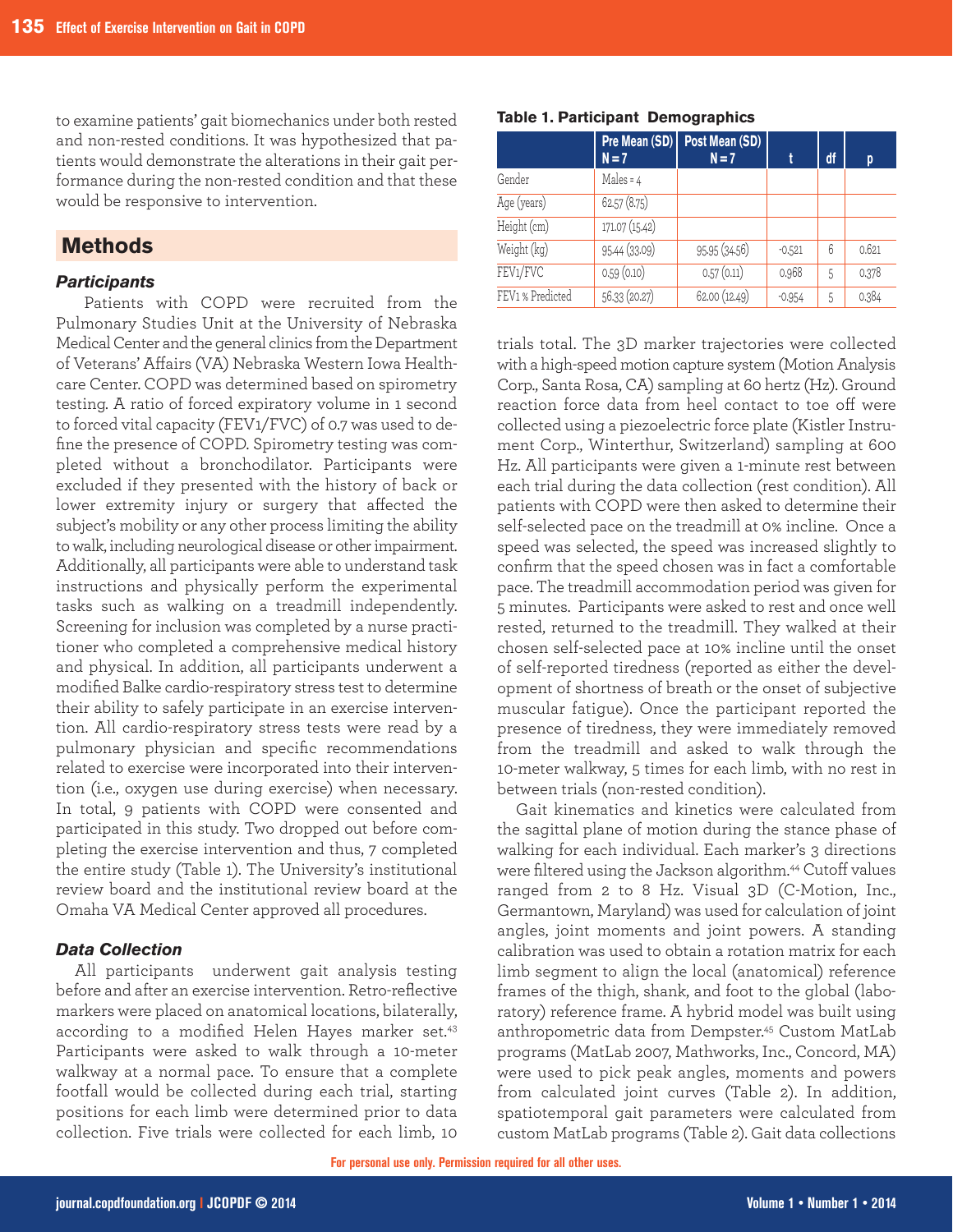#### **Table 2. Gait Biomechanic-Dependent Variables and Their Description**

| <b>Dependent Variable</b>            | <b>Description</b>                                                                                      |
|--------------------------------------|---------------------------------------------------------------------------------------------------------|
| Speed (m/s)                          | Measured as the derivative of the position of the sacral marker.                                        |
| Step Length (mm)                     | Anterior-posterior distance from the heel strike of the right foot to the heel strike of the left foot. |
| Step Width (mm)                      | Medial-lateral distance from the heel strike of the right foot to the heel strike of the left foot.     |
| Step Time (seconds)                  | Time from the heel strike of the right foot to the heel strike of the left foot.                        |
| Stance Time (seconds)                | Time between heel strike and toe off for the right foot.                                                |
| Double Support Time (seconds)        | Timing of the heel strike of the left foot to the toe off of the right foot (terminal double support).  |
| Stride Length (m)                    | Anterior-posterior distance from two consecutive right heel strikes.                                    |
| Stride Time (seconds)                | Time between two consecutive right heel strikes.                                                        |
| Peak Plantarflexion Angle (deg)      | Minimum angle during early stance.                                                                      |
| Peak Dorsiflexion Angle (deg)        | Maximum positive angle during late stance.                                                              |
| Peak Knee Flexion Angle (deg)        | Maximum positive angle during early to mid stance.                                                      |
| Peak Knee Extension Angle (deg)      | Minimum angle (close to zero) during mid to late stance.                                                |
| Peak Hip Flexion Angle (deg)         | Maximum positive angle at very early stance.                                                            |
| Peak Hip Extension Angle (deg)       | Minimum angle (close to zero) during late stance.                                                       |
| Peak Dorsiflexion Moment (N*m/kg)    | Minimum rotational force during early stance.                                                           |
| Peak Plantarflexion Moment (N*m/kg)  | Maximum rotational force during late stance.                                                            |
| Peak Knee Extension Moment (N*m/kg)  | Maximum rotational force during mid stance.                                                             |
| Peak Knee Flexion Moment (N*m/kg)    | Minimum rotational force during mid to late stance.                                                     |
| Peak Hip Extension Moment (N*m/kg)   | Maximum rotational force during very early stance.                                                      |
| Peak Hip Flexion Moment (N*m/kg)     | Minimum rotational force during late stance.                                                            |
| Peak Ankle Power Absorption 1 (J/kg) | Minimum energy absorbed during early stance.                                                            |
| Peak Ankle Power Absorption 2 (J/kg) | Minimum energy absorbed during mid to late stance.                                                      |
| Peak Ankle Power Generation (J/kg)   | Maximum energy generated during late stance.                                                            |
| Peak Knee Power Absorption 1 (J/kg)  | Minimum energy absorbed during early to mid stance.                                                     |
| Peak Knee Power Generation (J/kg)    | Maximum energy generated during mid stance.                                                             |
| Peak Knee Power Absorption 2 (J/kg)  | Minimum energy absorbed during late stance.                                                             |
| Peak Hip Power Generation 1 (J/kg)   | Maximum energy generated during early stance.                                                           |
| Peak Hip Power Absorption (J/kg)     | Minimum energy absorbed during mid to late stance.                                                      |
| Peak Hip Power Generation 2 (J/kg)   | Maximum energy generated during late stance.                                                            |

were done prior to the exercise intervention (pre) and within 7 days of completion (post).

### *Exercise Intervention*

The 6-week exercise intervention consisted of both cardio-respiratory and strength training. Each participant reported to the University of Nebraska at Omaha Health, Physical Education and Recreation building 2 to 3 times per week for a 1-hour session each time. The total number of sessions was 16. Each participant was assigned a graduate student who worked with him/her during each session and throughout the entire course of the program.

During the very first and very last session, the following variables were collected: resting heart rate, height, weight and circumference measurements of the participants' chest, waist, upper arm, hips, thigh and calf. In addition, the participants performed a 1-repetition maximum (1-RM) test<sup>46</sup> to determine changes in strength for the

following major muscle groups: back, chest, shoulders, hamstrings and quadriceps. These tests were performed for back row, chest press, shoulder press, leg extension and leg flexion.

Each continuing session consisted of 30 minutes of training on the cycle ergometer with intensity set at a rate of 70% of their heart rate maximum  $[(220 \text{-}aqe\text{-}resting$ heart rate) x  $0.70$ ) + (resting heart rate)].<sup>46</sup> The majority of the participants could not perform 30-minutes of cardio-respiratory exercise continuously at the beginning of the program. They were allowed to stop and start again until a total of 30 minutes was completed. However, by the end of the exercise intervention sessions, each participant was able to complete the 30-minutes of training onthecycleergometerataminimumof70%ofhisorher maximum heart rate without rest. Heart rate was monitored during all exercise activities using a Polar® heart rate chest monitor.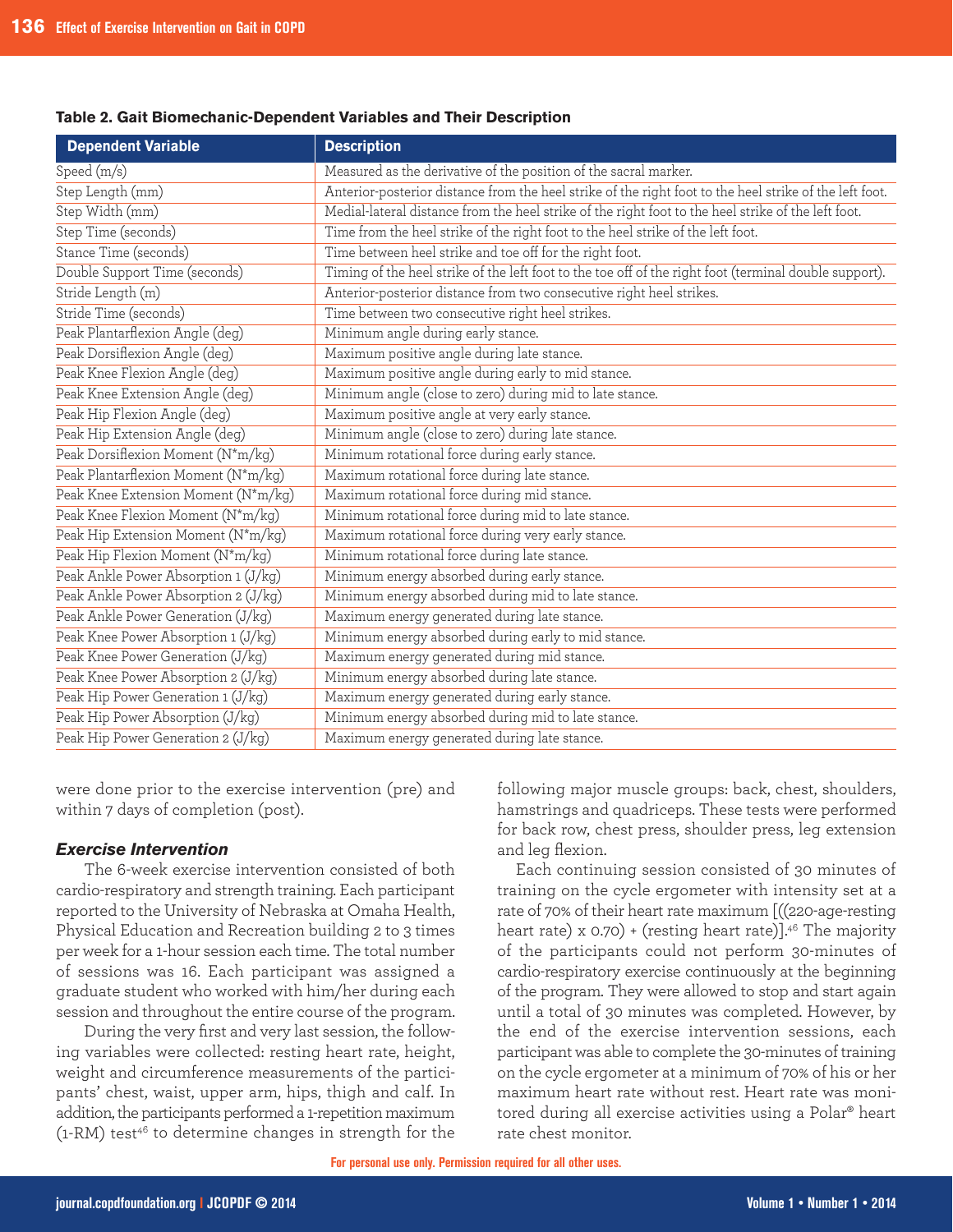|                                      | <b>Pre Rest</b> | Pre Non-      | Post Rest<br><b>Rested</b> | Post Non-<br><b>Rested</b> | <b>Pre/Post</b> |                   | <b>Rest/Non-Rested</b> |                   | <b>Interaction</b> |      |
|--------------------------------------|-----------------|---------------|----------------------------|----------------------------|-----------------|-------------------|------------------------|-------------------|--------------------|------|
|                                      | Mean (SD)       | <b>Mean</b>   | Mean (SD)                  | Mean (SD)                  | $F_{1,6}$       | p                 | $F_{1,6}$              | p                 | $F_{1,6}$          | D.   |
| Peak Ankle Power Absorption 1 (J/kg) | $-0.52(0.29)$   | $-0.57(0.41)$ | $-0.63(0.38)$              | $-0.66(0.45)$              | 6.00            | 0.05              | 0.58                   | 0.47              | 0.04               | 0.86 |
| Peak Ankle Power Absorption 2 (J/kg) | $-0.82(0.36)$   | $-0.84(0.31)$ | $-0.81(0.28)$              | $-0.88(0.32)$              | 0.28            | 0.62              | 0.80                   | 0.41              | 0.43               | 0.54 |
| Peak Ankle Power Generation (J/kg)   | 2.55(0.46)      | 2.47(0.41)    | 2.48(0.43)                 | 2.47(0.39)                 | 0.20            | 0.67              | 0.46                   | 0.52              | 0.20               | 0.67 |
| Peak Knee Power Absorption 1 (J/kg)  | $-0.75(0.43)$   | $-0.89(0.42)$ | $-0.83(0.39)$              | $-0.99(0.53)$              | 10.55           | 0.02 <sup>a</sup> | 10.16                  | 0.02 <sup>a</sup> | 0.003              | 0.96 |
| Peak Knee Power Generation (J/kg)    | 0.39(0.15)      | 0.49(0.24)    | 0.47(0.23)                 | 0.54(0.24)                 | 1.13            | 0.33              | 13.22                  | 0.01 <sup>a</sup> | 0.20               | 0.67 |
| Peak Knee Power Absorption 2 (J/kg)  | $-0.67(0.49)$   | $-0.69(0.49)$ | $-0.78(0.63)$              | $-0.72(0.49)$              | 1.50            | 0.27              | 0.12                   | 0.74              | 0.59               | 0.47 |
| Peak Hip Power Generation 1 (J/kg)   | 0.40(0.20)      | 0.53(0.29)    | 0.44(0.22)                 | 0.52(0.31)                 | 0.02            | 0.89              | 4.81                   | 0.07              | 1.47               | 0.27 |
| Peak Hip Power Absorption (J/kg)     | $-0.57(0.31)$   | $-0.56(0.20)$ | $-0.55(0.41)$              | $-0.52(0.38)$              | 0.05            | 0.82              | 0.12                   | 0.74              | 0.05               | 0.83 |
| Peak Hip Power Generation 2 (J/kg)   | 0.63(0.35)      | 0.64(0.34)    | 0.76(0.46)                 | 0.70(0.35)                 | 2.15            | 0.19              | 0.45                   | 0.53              | 1.54               | 0.26 |

#### **Table 3. Comparison of Joint Power Parameters Between Pre vs. Post and Rest vs. Non-Rested Conditions.**

(Note:  $a$  indicates significance p < 0.05.)

In addition, the participants completed a 30-minute strength training protocol consisting of exercises for the majormusclegroups:1)*chest pull*,2)*chest press*,3)*shoulder press*, 4) *leg flexion*, and 5) *leg extension*. Patients performed 4 to 6 repetitions at 70 to 85% of their baseline 1-RM. Increases in weight were done as participants could perform 6 repetitions with little effort. Weight increases were set so only  $4$  to 6 repetitions could be done with moderate intensity. This exercise intervention was chosen based on other exercise intervention studies with COPD patients where such a protocol was well tolerated47, 48 and according to the guidelines of the American College of Sports Medicine.<sup>46</sup>

#### *Statistical Analysis*

Group means of each gait dependent variable (Table 3) were calculated for each time point (pre and post) and for the 2 conditions (rest and non-rested). To determine the effect of the exercise intervention and conditions, a 2 x 2 fully repeated measures analysis of variance (ANOVA) (pre vs. post and rest vs. non-rested) was performed. To determine the effect of the exercise protocol on resting heart rate, weight, circumferences and 1-RM measures, a dependent t-test was used to compare means from pre- and post-intervention. All statistical analysis was done using SPSS statistical analysis software (SPSS 20.0, IBM, Armonk, NY). The significance level was set at  $p < 0.0$ 

## **Results**

All participants underwent a cardio-respiratory stress test prior to starting the exercise intervention. Only 2 participants were required to use oxygen during their exercise routines. No other recommendations or restrictions were given. No significant differences were found for changes in resting heart rate, weight or circumference measurements from pre-to post-intervention. On the contrary, all 1-RM measures significantly improved with training (back row: p=0.002; chest press: p<0.001; shoulder press: p=0.03; leg flexion: p=0.007; leg extension: p=0.019).

Mean ensemble curves for the ankle, knee and hip joint angles, moments and powers at both pre and post intervention and under both rest and non-rested conditions are shown in Figures 1 to 3. There was no main effect found for the exercise intervention (pre vs. post) for any of the spatiotemporal or kinematic variables. Only one kinetic variable, peak knee power absorption during early stance, was significantly increased (absolute value) from pre to post testing (p=0.02).

Significant main effects for condition (rest vs. non-rested) were found for several variables. Speed significantly increased from rest to non-rested (p=0.004) as well as significant increases in step and stride length ( $p=0.01$  and 0.02, respectively) were found (Table 4). For kinematic variables, peak knee flexion and peak hip flexion angles increased from rest to non-rested (p=0.002 and 0.04, respectively) (Table  $5$ ). The knee was the only joint where significant increases in kinetic variables were found; with peak knee extension moment demonstrating a significant increase from rest to non-rested (p=0.006) (Table 6). In addition, peak knee power absorption during early stance and peak knee power generation during mid-stance demonstrated significantly greater values during non-rested walking (p=0.02 and 0.01, respectively)  $(Figure 3)$ .

Step width demonstrated a statistically significant interaction (p=0.02; Figure  $4$ ). Step width decreased from pre- $(125.0\pm41.2\text{mm})$  to post-intervention  $(119.0\pm48.3\text{mm})$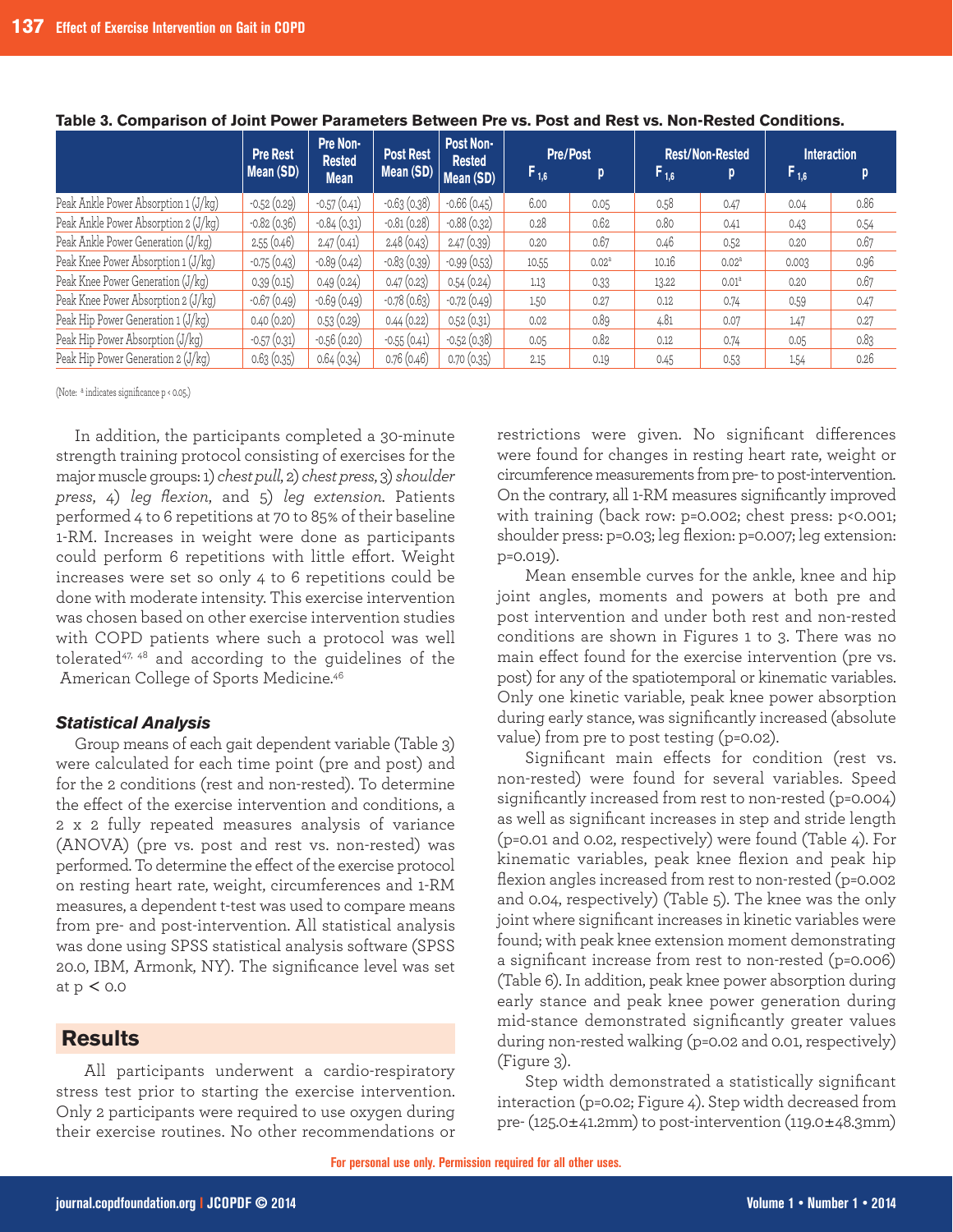

Figure 1: Ankle Mean Ensemble Curves for the Stance Phase of Gait: A) joint angle, B) joint moment and C) joint power. No significant differences were found for any dependent variables at the ankle.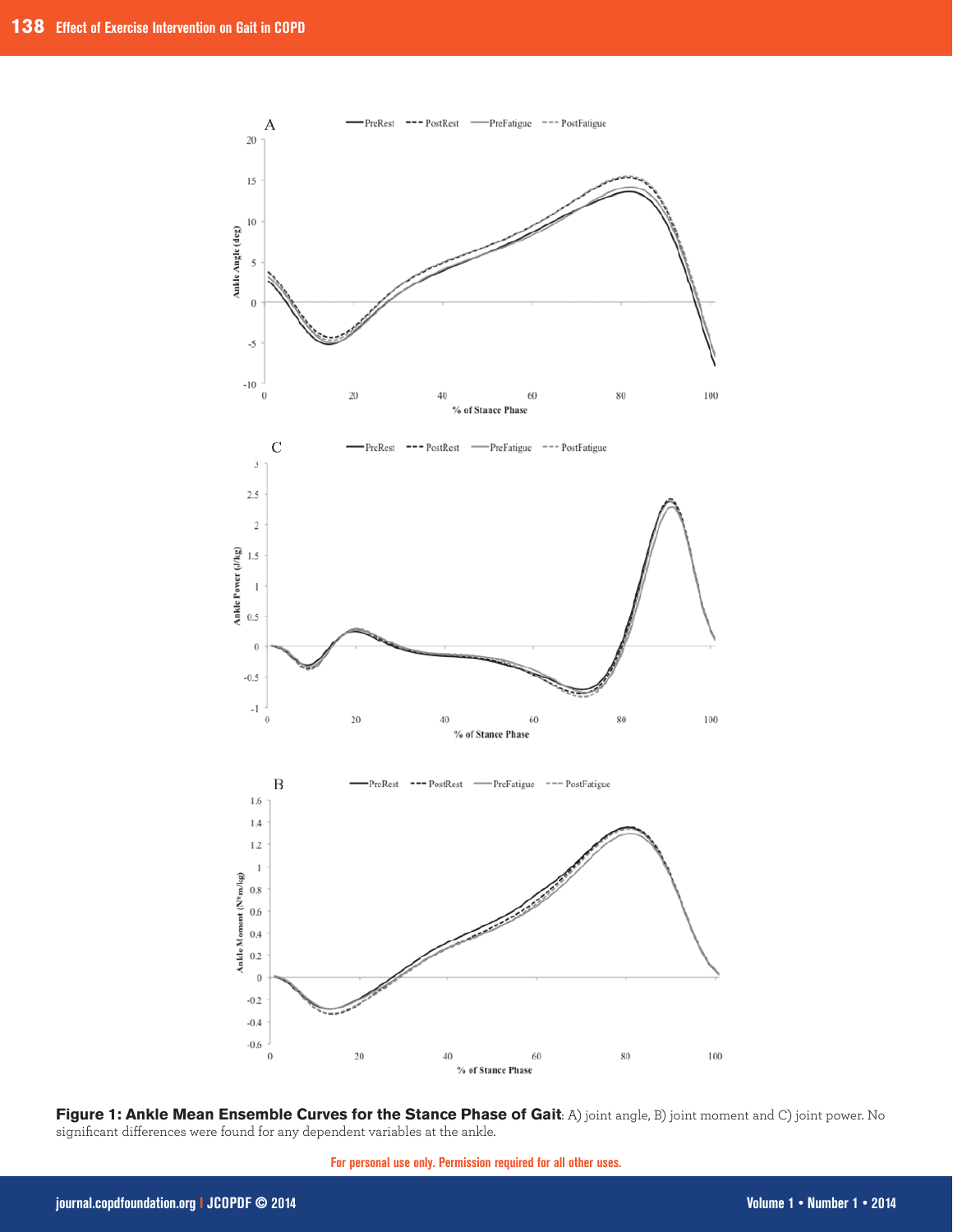

Figure 2: Knee Mean Ensemble Curves for the Stance Phase of Gait: A) joint angle, B) joint moment and C) joint power. (Note: \* indicates significance p < 0.05 at the indicated peak value between rest and non-rested conditions.  $\hat{\ }$  indicates significance p < 0.05 at the indicated peak value between pre and post conditions.)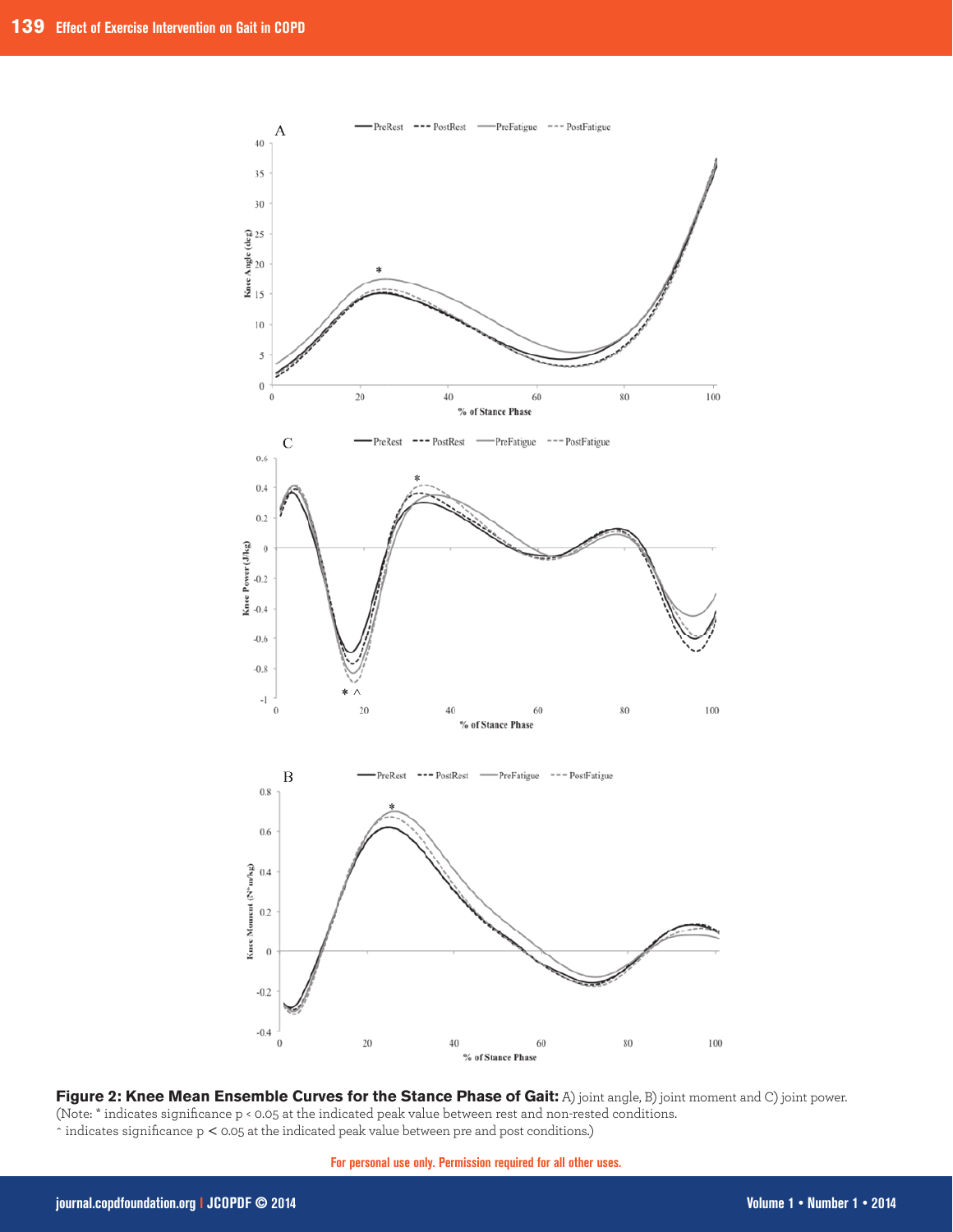

Figure 3: Hip Mean Ensemble Curves for the Stance Phase of Gait: A) joint angle, B) joint moment and C) joint power. (Note: \* indicates significance p < 0.05 at the indicated peak value between rest and non-rested conditions.)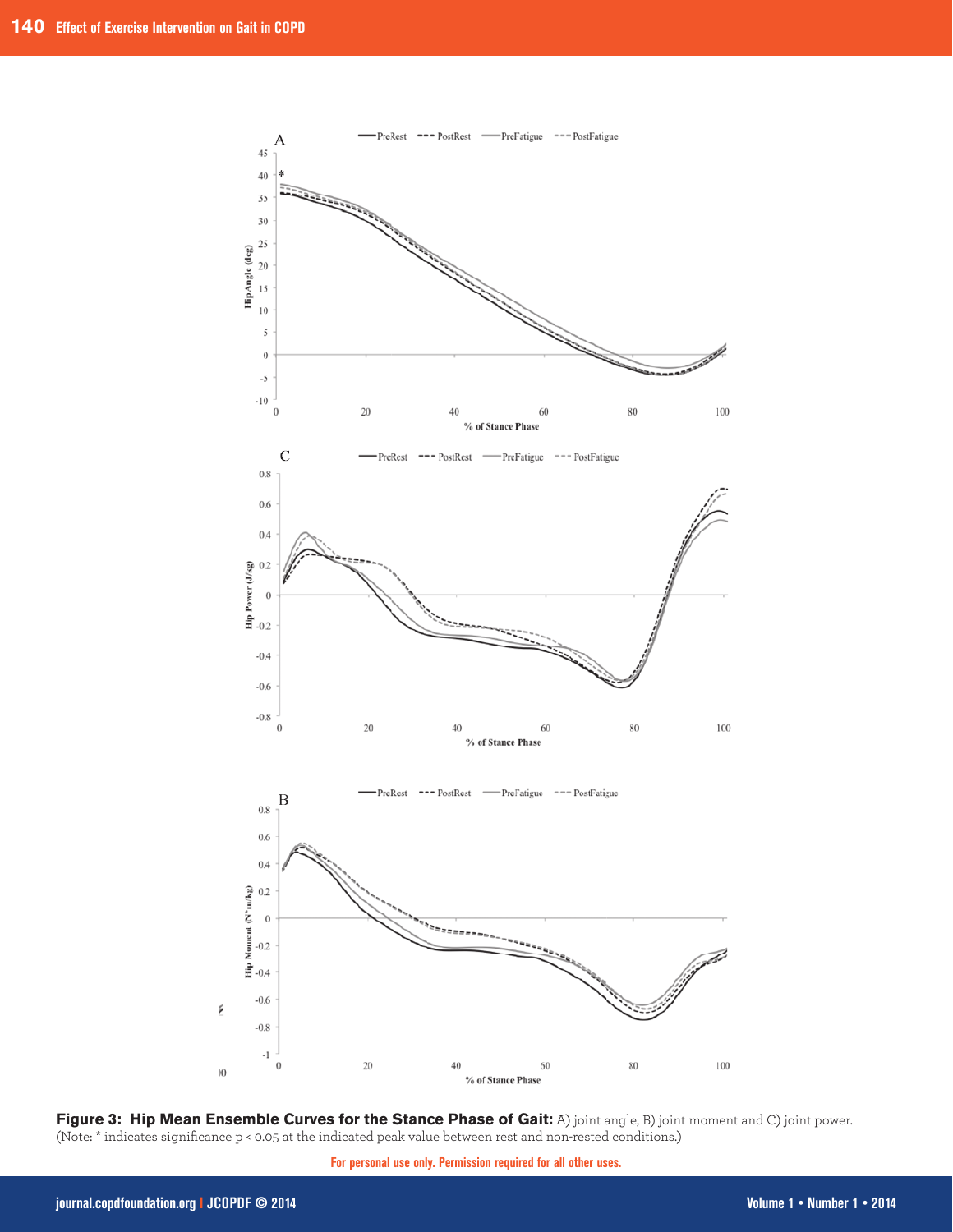|                               | <b>Pre Rest</b><br>Mean (SD) | Pre Non-<br><b>Rested</b><br><b>Mean</b> | <b>Post Rest</b><br>Mean $(SD)$ | Post Non-<br><b>Rested</b><br>Mean (SD) | $F_{1,6}$ | <b>Pre/Post</b><br>p | $F_{1,6}$ | <b>Rest/Non-Rested</b><br>p | <b>Interaction</b><br>$F_{1,6}$ | p                 |
|-------------------------------|------------------------------|------------------------------------------|---------------------------------|-----------------------------------------|-----------|----------------------|-----------|-----------------------------|---------------------------------|-------------------|
| Speed (m/s)                   | 1.14(0.23)                   | 1.18(0.22)                               | 1.15(0.19)                      | 1.21(0.18)                              | 0.40      | 0.55                 | 20.47     | $0.004^a$                   | 1.01                            | 0.36              |
| Step Length (mm)              | 657.85 (77.96)               | 670.71(87.17)                            |                                 | 650.59 (54.14) 671.90 (66.99)           | 0.06      | 0.81                 | 13.07     | 0.01 <sup>a</sup>           | 4.31                            | 0.08              |
| Step Width (mm)               | 125.04(41.24)                | 109.20(40.35)                            | 119.04 (48.32) 117.22 (45.35)   |                                         | 0.11      | 0.75                 | 4.54      | 0.08                        | 9.33                            | 0.02 <sup>a</sup> |
| Step Time (seconds)           | 0.59(0.09)                   | 0.58(0.06)                               | 0.58(0.07)                      | 0.57(0.05)                              | 1.51      | 0.27                 | 2.13      | 0.20                        | 0.38                            | 0.56              |
| Stance Time (seconds)         | 0.71(0.15)                   | 0.68(0.10)                               | 0.69(0.11)                      | 0.67(0.08)                              | 0.90      | 0.38                 | 1.74      | 0.24                        | 0.38                            | 0.56              |
| Double Support Time (seconds) | 0.12(0.05)                   | 0.11(0.04)                               | 0.12(0.03)                      | 0.11(0.03)                              | 0.08      | 0.79                 | 1.86      | 0.22                        | 0.17                            | 0.70              |
| Stride Length (m)             | 1.31(0.17)                   | 1.34(0.18)                               | 1.30(0.12)                      | 1.35(0.14)                              | 0.003     | 0.96                 | 11.43     | 0.02 <sup>a</sup>           | 0.74                            | 0.42              |
| Stride Time (seconds)         | 1.17(0.18)                   | 1.14(0.13)                               | 1.14(0.14)                      | 1.12(0.11)                              | 1.22      | 0.31                 | 1.65      | 0.25                        | 0.28                            | 0.61              |

#### **Table 4. Comparison of Spatiotemporal Parameters Between Pre vs. Post and Rest vs. Non-Rested Conditions.**

(Note:  $a$  indicates significance  $p < 0.05$ .)

### **Table 5. Comparison of Joint Angle Parameters Between Pre vs. Post and Rest vs. Non-Rested Conditions.**

|                                 | <b>Pre Rest</b><br>Mean (SD) | Pre Non-<br><b>Rested</b><br><b>Mean</b> | <b>Post Rest</b><br>Mean (SD) | Post Non-<br><b>Rested</b><br>Mean (SD) | <b>Pre/Post</b><br>$F_{1,6}$ | p    | $F_{1,6}$ | <b>Rest/Non-Rested</b><br>p | <b>Interaction</b><br>$F_{1,6}$ | p    |
|---------------------------------|------------------------------|------------------------------------------|-------------------------------|-----------------------------------------|------------------------------|------|-----------|-----------------------------|---------------------------------|------|
| Peak Plantarflexion Angle (deg) | $-5.62(3.17)$                | $-5.20(3.39)$                            | $-4.66(2.65)$                 | $-5.03(2.43)$                           | 0.12                         | 0.74 | 0.008     | 0.93                        | 4.38                            | 0.08 |
| Peak Dorsiflexion Angle (deg)   | 13.83 (2.96)                 | 14.46 (3.53)                             | 15.50(2.79)                   | 15.65(2.57)                             | 0.79                         | 0.41 | 0.50      | 0.51                        | 0.59                            | 0.47 |
| Peak Knee Flexion Angle (deg)   | 15.33 (7.90)                 | 17.95 (7.00)                             | 15.28 (6.95)                  | 15.98 (7.53)                            | 1.01                         | 0.35 | 25.19     | 0.002 <sup>a</sup>          | 2.48                            | 0.17 |
| Peak Knee Extension Angle (deg) | 4.48 (6.60)                  | 4.78(3.33)                               | 2.82(2.80)                    | 2.49(3.41)                              | 1.51                         | 0.27 | 0.00      | 0.99                        | 0.15                            | 0.72 |
| Peak Hip Flexion Angle (deg)    | 35.95 (9.10)                 | 38.13 (7.75)                             | 36.18 (5.50)                  | 37.20 (6.78)                            | 0.08                         | 0.79 | 6.66      | 0.04 <sup>a</sup>           | 0.78                            | 0.41 |
| Peak Hip Extension Angle (deg)  | $-5.28(4.69)$                | $-3.53(4.48)$                            | $-4.35(5.20)$                 | $-4.67(4.75)$                           | 0.008                        | 0.93 | 3.04      | 0.13                        | 2.70                            | 0.15 |

(Note:  $a$  indicates significance  $p < 0.05$ .)

under the rest condition. Under the non-rested condition, mean step width increased from pre-to post-intervention  $(109.2 \pm 40.3 \text{mm} \text{ and } 117.2 \pm 45.4 \text{mm}).$ 

## **Discussion**

The purpose of this study was to explore the effect of a relatively short-duration, yet intense, exercise intervention on the gait biomechanics in patients with COPD. It was hypothesized that the high intensity of the intervention would lead to changes in the gait patterns of patients with COPD. The current findings did not fully support our hypotheses. Out of the 29 dependent variables examined, only 1 variable, peak knee power absorption during early stance, demonstrated a main effect of intervention. It was also hypothesized that patients would demonstrate a change in performance during the non-rested condition and this hypothesis was supported by the findings, especially at the knee joint. The knee joint biomechanics demonstrated both a main effect of intervention and of condition. Further, a statistical

interaction was found for step width. Step width values demonstrated a decrease from pre- to post-intervention in the rest condition and an increase from pre- to postintervention in the non-rested condition (Figure  $4$ ).

As compared to their healthy counterparts, patients with COPD demonstrate abnormalities in gait such as an observed limp or shuffle and these abnormalities are associated with disease severity.<sup>7</sup> In Yentes, et al, biomechanical analyses were conducted to compare patients with COPD to healthy older controls in both the rested and non-rested conditions.<sup>8</sup> Patients with COPD demonstrated alterations in gait in the non-rested condition. These documented changes are an increase of function at the hip joint in order to compensate for the loss of function at the ankle joint. This type of profile has been suggested to be a neuromuscular adaptation to aging,9,49 disease<sup>50</sup> and task.<sup>51</sup> The neuromuscular system redistributes the kinetics of the lower extremity to compensate for a change of function at one joint due to fatique, skeletal muscle abnormalities, pain, etc.

The non-rested condition in which changes in patients with COPD were observed as compared to controls was similar to the protocol utilized in the current study.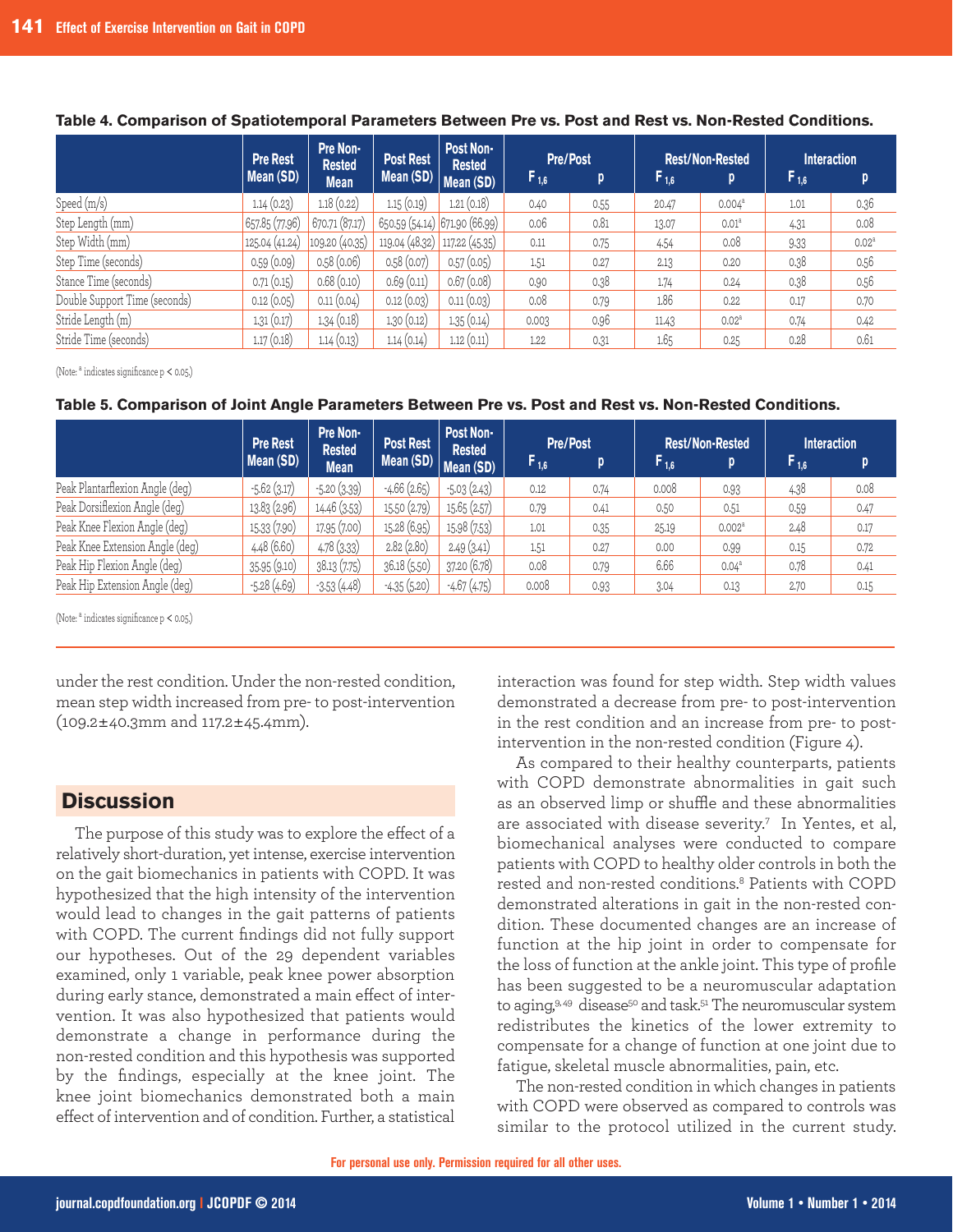|                                                  | <b>Pre Rest</b> | Pre Non-<br><b>Rested</b> | <b>Post Rest</b> | Post Non-<br><b>Rested</b> | <b>Pre/Post</b> |      | <b>Rest/Non-Rested</b> |        | <b>Interaction</b> |      |
|--------------------------------------------------|-----------------|---------------------------|------------------|----------------------------|-----------------|------|------------------------|--------|--------------------|------|
|                                                  | Mean (SD)       | <b>Mean</b>               | Mean (SD)        | Mean (SD)                  | $F_{1,6}$       | p    | F <sub>1.6</sub>       | p      | $F_{1,6}$          | D.   |
| Peak Dorsiflexion Moment (N <sup>a</sup> m/kg)   | $-0.30(0.08)$   | $-0.30(0.07)$             | $-0.34(0.09)$    | $-0.33(0.10)$              | 1.89            | 0.22 | 0.25                   | 0.63   | 0.06               | 0.82 |
| Peak Plantarflexion Moment (N <sup>a</sup> m/kg) | 1.41(0.11)      | 1.33(0.13)                | 1.36 (0.14)      | 1.34(0.11)                 | 0.14            | 0.72 | 4.50                   | 0.08   | 1.00               | 0.36 |
| Peak Knee Extension Moment (Nam/kg)              | 0.63(0.11)      | 0.70(0.13)                | 0.63(0.10)       | 0.68(0.14)                 | 0.11            | 0.76 | 17.21                  | 0.006a | 0.16               | 0.70 |
| Peak Knee Flexion Moment (Nam/kg)                | $-0.19(0.17)$   | $-0.19(0.19)$             | $-0.18(0.16)$    | $-0.19(0.21)$              | 0.001           | 0.97 | 0.006                  | 0.94   | 0.58               | 0.48 |
| Peak Hip Extension Moment (Nam/kg)               | 0.50(0.15)      | 0.55(0.12)                | 0.54(0.12)       | 0.57(0.14)                 | 0.94            | 0.37 | 3.44                   | 0.11   | 0.37               | 0.57 |
| Peak Hip Flexion Moment (Nam/kg)                 | $-0.77(0.32)$   | $-0.72(0.22)$             | $-0.71(0.29)$    | $-0.69(0.25)$              | 0.16            | 0.70 | 1.28                   | 0.31   | 0.41               | 0.55 |
|                                                  |                 |                           |                  |                            |                 |      |                        |        |                    |      |

#### **Table 6. Comparison of Joint Moment Parameters Between Pre vs. Post and Rest vs. Non-Rested Conditions.**

(Note:  $a$  indicates significance  $p < 0.05$ .)



**Width.** After the exercise intervention, participants decreased their step width in the rest condition (short dashed line). However, under the non-rested condition, their step width increased (long dashed line). Small differences in mean step width (~10 mm) have been found between older adult fallers and non-fallers (56).

function.10 Specifically, in patients that demonstrated muscular fatigue, ipratropium increased FEV1 by 11% but did not increase muscle endurance time.<sup>10</sup>

The knee joint biomechanics demonstrated changes both for intervention (pre vs. post) and for condition (rest vs. non-rested). The knee absorbed more energy (power) during early to mid-stance due to the intervention ( $p=0.02$ ). Upon comparing the mean ensemble curves to norms, the hip appears to be generating more energy during this same period of stance; thus, demonstrating a redistribution of joint power to compensate for changes in function at the hip. A condition effect was demonstrated kinetically and kinematically at the knee as well. Peak knee flexion angle (p=0.002), knee extension moment (p=0.006), knee power absorption at early to mid-stance ( $p=0.02$ ) and knee power generation ( $p=0.01$ ) increased in the non-rested condition as compared to rest. This indicates that the knee is compensating for alterations in function at both the ankle and the hip. The hip reached a greater peak flexion angle during the non-rested condition as well. Kinetically, during early stance, the hip increased peak extension moment (p=0.11) and this is followed shortly after by an increase in the knee extension moment at early mid stance (p=0.006). These changes could be in preparation for a decrease in peak plantar flexion moment at late stance (p=0.08). During the non-rested condition, the increases in power absorption at early stance at the knee (p=0.02) could be in response to the increase in power generation at the hip during very early stance ( $p=0.07$ ). It appears that this increased energy absorption by the knee during early stance ( $p=0.02$ ) then leads to the knee having to replace that energy by increasing the peak power generation during mid-stance (p=0.01).

Two plausible explanations as to why the knee is more susceptible to changes are: 1) the increase in speed demonstrated during the non-rested condition and/or 2) the presence of muscular abnormalities reported in the quadriceps muscles. First, it is feasible that due to the increase in walking speed during the non-rested condition, the knee compensated for the increased speed by generating larger knee extension moments, absorbing greater amounts of energy in early stance followed by an increased generation of energy in mid-stance. However, if speed was the main factor, one would expect to see increases in the plantar flexor muscles as well, as they are the main generator of energy at push-off, which was not seen in this study. If the neuromuscular strategy were completely intact, it would be anticipated that increases would be noted across all joints. Rather, significant changes were only seen at the knee.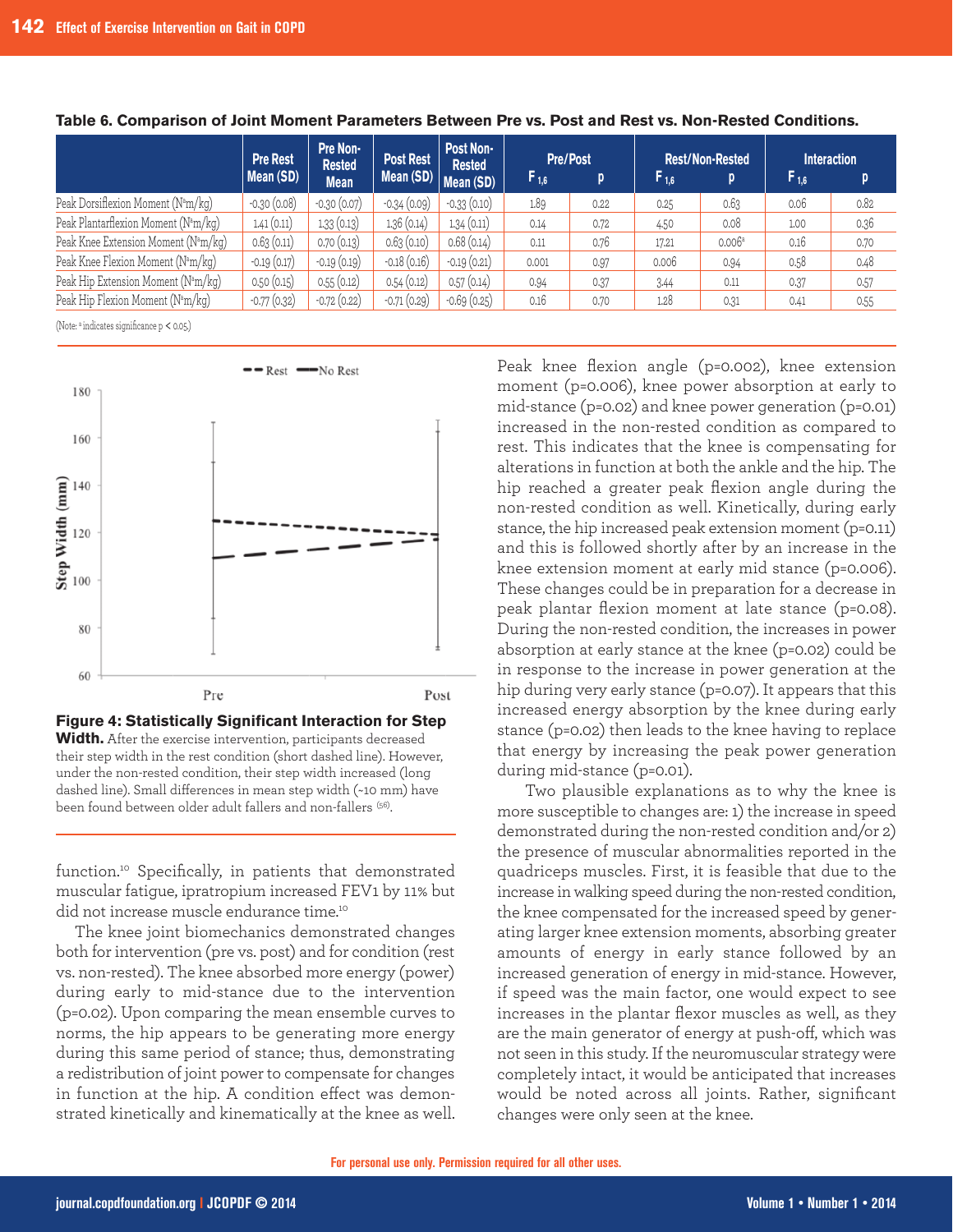More plausibly, the changes at the knee are due to the muscular abnormalities reported in the quadriceps. These abnormalities may lead to an altered ascending drive (peripheral input) and therefore, modifications in the neuromuscular strategy (descending drive) leading to changes seen at the knee, whether helpful or harmful to the overall strategy. Skeletal muscle changes noted in the quadriceps include decreased mitochondrial density and fractional area in the vastus lateralis<sup>52</sup> with decreased oxidative enzymes leading to decreased oxidative capacity <sup>19</sup> and oxidative damage, possibly leading to atrophy and muscle wasting.<sup>53</sup> In contrast, it has been shown that the more distal tibialis anterior has normal fractional area and oxidative capacity despite decreased mitochondrial density.52 In addition, muscle fiber type shifting has been demonstrated in the vastus lateralis, where oxidative fiber type (type-I) shifted to glycolytic fiber types (type-II).<sup>13,15,54</sup> Quadriceps musculature typically has 46-52% type-I fibers and the anterior tibialis has 73% type-I fibers. Therefore, a shift away from type-I fibers as well as oxidative changes in the quadriceps could lead to changes in knee joint function during gait.

Interestingly, the only statistically significant interaction reported for the current investigation was in the spatiotemporal parameter, step width. Changes in step width have been found to be associated with fall risk<sup>55-57</sup> and fall risk is increased in patients with COPD.<sup>58-60</sup> Even the smallest decrease in mean step width  $(-1$  cm) has been documented in older adults that fall as compared to those that do not.<sup>56</sup> Older adults tend to demonstrate a step width of roughly 21 cm.<sup>56,57</sup> Under the rest condition, patients with COPD walked with a much narrower step width (12.5 cm) at baseline, as compared to these reported normal values. Their step width became even narrower post intervention, dropping to 11.9 cm. It is feasible that this is indicative of fall risk, however further work will need to be done to fully understand the effect of an intervention on step width as well as the association of step width and fall risk in patients with COPD.

Conversely, step width increased from pre- to postintervention in the non-rested condition (10.9 cm to 11.7) cm) demonstrating that step width improved toward normal values comparable to their healthy counterparts. It is not likely that the intervention utilized changed the step width of the patients directly. Rather, it is more likely that an indirect mechanism is at play. Although not collected for the current study, it is possible that the intervention provided the patients confidence in terms of their ability to complete demanding taskswithout falling. A fear of falling has been related to step width in other populations  $61-63$  and it is possible that the intervention

elicited a change in fear of falling. Further studies regarding step width in patients with COPD should investigate the relationship between step width, fall incidence and fear of falling. Further, specific interventions could be designed to target step width directly and/or indirectly.

There are several limitations in the current study. First, it is possible that the increases in strength reported in this study are due to neuromuscular improvements rather than solely muscular strength gains. The improvement in muscular strength following exercise intervention is well documented in patients with COPD. These studies varied in duration from 6 to 12-week interventions, relatively similar to the current intervention. Interestingly, short-duration strength gains have been related to neural adaptation rather than hypertrophy of the muscle fibers themselves.<sup>69-71</sup> It is feasible that these studies are not a long enough duration to demonstrate muscle hypertrophy and structural changes to elicit the strength gains.

Further, a longer duration intervention may actually provide time for the muscle architecture to adapt to the intervention and allow for improvements. It has been well documented that one manifestation of COPD is the alteration in skeletal muscle architecture and function.<sup>2-4, 35, 72-74</sup> Abnormal muscle structure and function may lead to abnormal walking patterns<sup>75-77</sup> and there are studies that support the restoration of skeletal muscle function and structure following exercise.<sup>78-80</sup> These studies demonstrating improvements in muscle function are mainly comprised of intervention durations longer than the current study. However, due to a recent study demonstrating no improvement in muscle structure and function after a long duration, high intensity exercise intervention in patients with COPD, the enthusiasm for long-duration interventions leading to improvements is tempered.<sup>81</sup>

Second, the design of intervention itself may have limited the findings in the pre- vs. post-testing. The current intervention was chosen based on other exercise intervention studies with COPD patients where such a protocol was well tolerated<sup>47,48</sup> and according to the guidelines of the American College of Sports Medicine.<sup>46</sup> This program was non-specific in terms of targeting the locomotor musculature that would play a role in gait abnormalities. The large muscle groups of the legs were targeted (quadriceps and hamstrings) but the musculature in the posterior shank compartment plays a vital role in walking. The plantar flexors provide power generation that is vital at the terminal double support phase of gait. In fact, patients with vascular disease demonstrate abnormal gait patterns and it has been reasoned that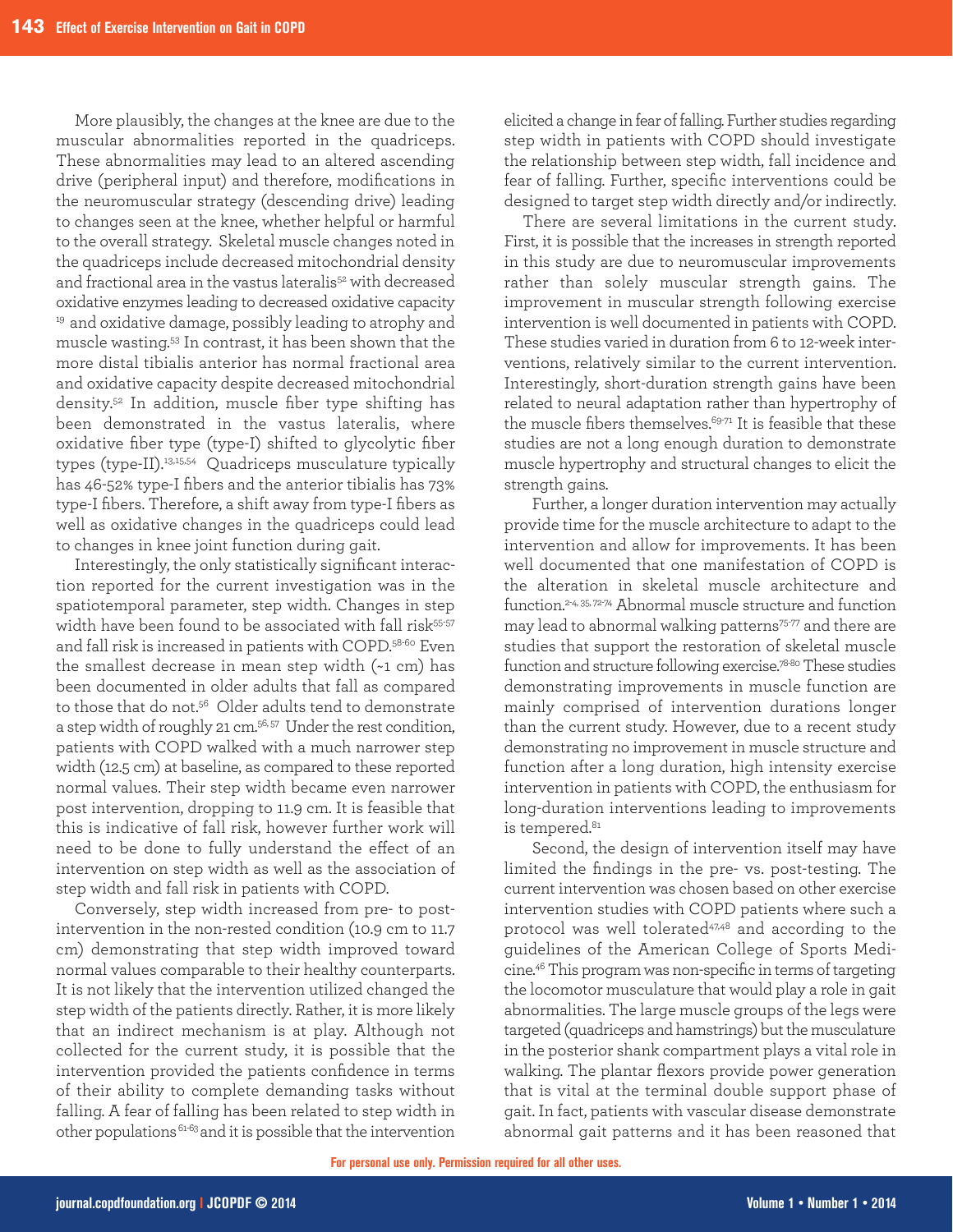this is mainly due to the lack of power generated by the plantar flexors. 82, 83

Third, COPD is heterogeneous and individuals may have varied gait abnormalities. To date, one study has presented support for gait abnormalities in patients with COPD.<sup>7</sup> This study examined the association of walking abnormalities with disease severity in COPD using NHANES. Gait abnormalities reported in this dataset were based upon physician observation or patient self-report. Another study assessed a limited number of individuals with COPD and controls.8 Although no differences were found in patients with COPD compared to healthy controls in terms of biomechanical gait patterns either in a rest or non-rested condition, the gait biomechanics in COPD patients did, however, change significantly from the rest to the non-rested condition in which the hip compensates for adaptations at the ankle. It seems likely that gait abnormalities may be a clinical feature that is characteristic of a subset of COPD patients. Studies much larger than those completed to date will be required to assess this possibility.

In summary, the current study investigated the effect of a 6-week exercise intervention on gait biomechanics in patients with COPD under both a rest and a non-rested condition. Although only 1 difference at the knee was found for the intervention, interesting findings at the knee in rest vs. non-rested conditions and changes in

step width were demonstrated. It does appear though that the lack of rest has a dramatic influence on the ability of COPD patients to walk, especially at the knee joint. This is consistent with the reported histological and biochemical alterations in quadricep muscles of individuals with COPD. Importantly, the current study demonstrated that training influenced step width in patients with COPD. COPD patients are more likely to fall and step width has been indicated as a risk factor for falling. This suggests that training may have an effect on fall risk in patients with COPD.

## **Acknowledgements**

The authors would like to thank Mrs. Mary Carlson, NP for her assistance in screening participants and Mr. Jeff Kaipust for assistance in data collection.

#### **Declaration of Interest**

Jennifer Yentes, Daniel Blanke and Nicholas Stergiou declare no conflict of interests. Stephen I. Rennard received fees for serving on advisory boards, consulting, or honoraria from Almirall, APT Pharma, Aradigm, Argenta, AstraZeneca, Boehringer Ingelheim, Chiesi, Dey, Forest, GlaxoSmithKline, Hoffmann-La Roche, MedImmune, Mpex, Novartis, Nycomed, Oriel, Otsuka, Pearl, Pfizer, Pharmaxis, Merck, and Talecris.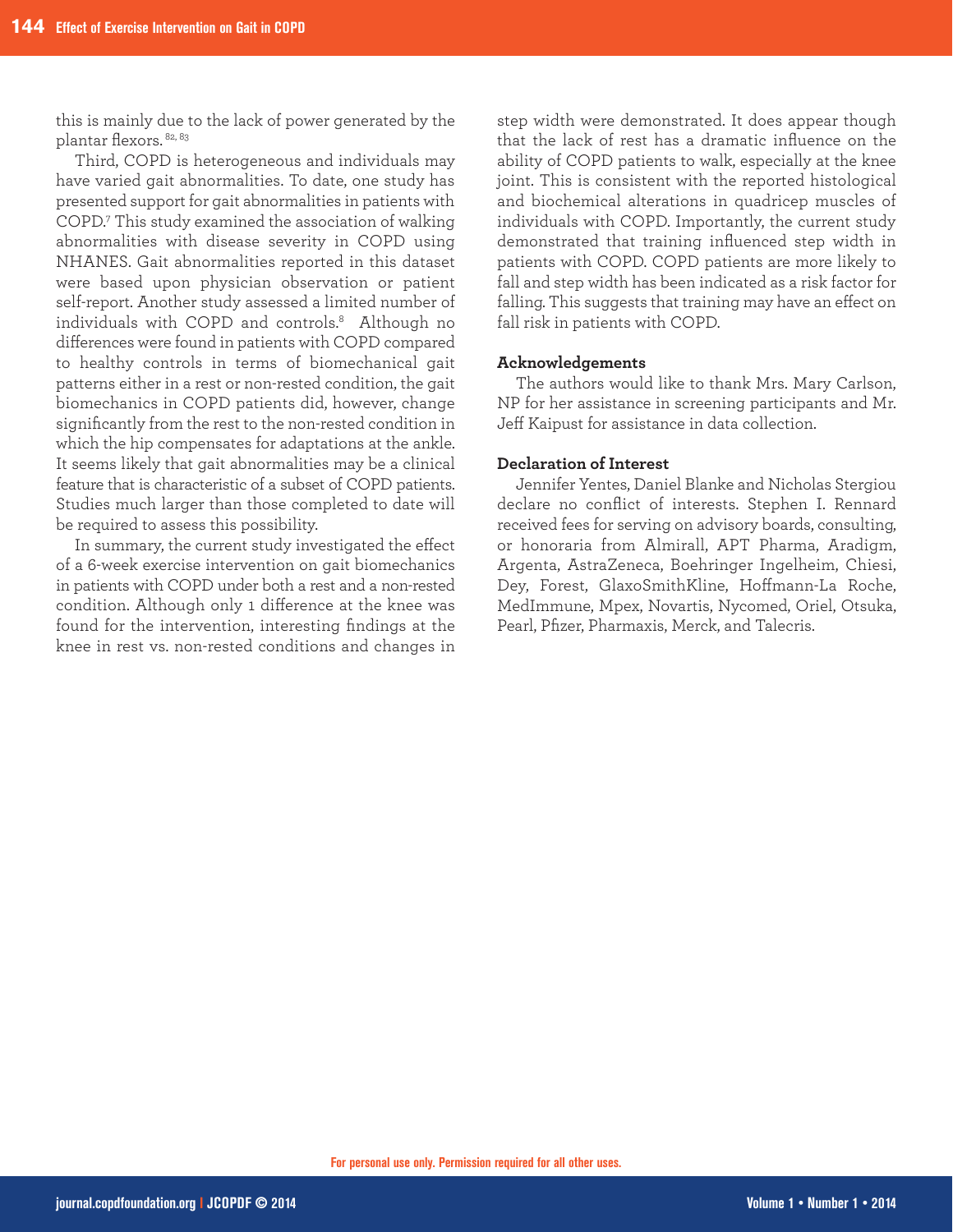# **References:**

- 1. Hirayama F, Lee AH, Binns CW, Leong CC, Hiramatsu T. Physical activity of patients with chronic obstructive pulmonary disease: Implications for pulmonary rehabilitation. *J Cardiopulm Rehabil Prev.* 2008;28(5):330-4.
- 2. McGlone S, Venn A, Walters EH, Wood-Baker R. Physical activity, spirometry and quality-of-life in chronic obstructive pulmonary disease.*COPD.* 2006;3(2):83-8.
- 3. Watz H, Waschki B, Boehme C, Claussen M, Meyer T, Magnussen H. Extrapulmonary effects of chronic obstructive pulmonary disease on physical activity: A cross-sectional study. Am J Respir Crit Care *Med.* 2008;177(7):743-51.
- 4. Garcia-Aymerich J, Félez MA, Escarrabill J, et al. Physical activity and its determinants in severe chronic obstructive pulmonary disease.*Med.Sci.Sports Exerc.* 2004;36:1667-1673.
- 5. Tudor-Locke C, Craig CL, Aoyagi Y, et al. How many steps/day are enough? for older adults and special populations. *Int J Behav Nutr Phys Act.* 2011;8:80.doi:10.1186/1479-5868-8-80.
- 6. Tudor-Locke C, Washington TL, Hart TL. Expected values for steps/day in special populations. Prev Med. 2009;49(1):3-11.
- 7. Yentes JM, Sayles H, Meza J, Mannino DM, Rennard SI, Stergiou N. Walking abnormalities are associated with COPD: An investigation of the NHANES III dataset. *Respir Med.* 2011;105(1):80-7.
- 8. Yentes JM, Rennard SI, Blanke D, Stergiou N. Abnormal gait mechanicsinpatientswithCOPD.*Clinical Biomechanics.*InReview.
- 9. DeVita P, Hortobagyi T. Age causes a redistribution of joint torques and powers during gait. *J Appl Physiol*. 2000;88(5):1804-1811.
- 10. Saey D, Debigare R, LeBlanc P, et al. Contractile leg fatigue after cycle exercise: A factor limiting exercise in patients with chronic obstructive pulmonary disease. Am J Respir Crit Care Med. 2003; 168(4):425-430.
- 11. Saey D, Côté CH, Mador MJ, et al. Assessment of muscle fatigue during exercise in chronic obstructive pulmonary disease. Muscle *Nerve.* 2006;34(1):62-71.
- 12. Nici L, Donner C, Wouters E, et al. Skeletal muscle dysfunction in chronic obstructive pulmonary disease. A statement of the American Thoracic Society and European Respiratory Society. Am J Respir *Crit Care Med.* 1999;159(4):S1-40.
- 13. Allaire J, Maltais F, Doyon J, et al. Peripheral muscle endurance and the oxidative profile of the quadriceps in patients with COPD. *Thorax.* 2004;59(8):673-678.
- 14. Bernard S, LeBlanc P, Whittom F, Carrier G, Jobin J, Belleau R, Maltais F. Peripheral muscle weakness in patients with chronic obstructive pulmonary disease. Am J Respir Crit Care Med. 1998; 158(2):629-634.
- 15. Gosker HR, van Mameren H, van Dijk PJ, Engelen MPKJ, van der Vusse GJ, Wouters EFM, Schols AMWJ. Skeletal muscle fibre-type shifting and metabolic profile in patients with chronic obstructive pulmonarydisease. *Eur Respir J.* 2002;19(4):617-625.
- 16. Hamilton AL, Killian KJ, Summers E, Jones NL. Muscle strength, symptom intensity, and exercise capacity in patients with cardiorespiratorydisorders.*Am J Respir Crit Care Med.*1995;152(6):2021-2031.
- 17. Hamilton AL, Killian KJ, Summers E, Jones NL. Symptom intensity and subjective limitation to exercise in patients with cardiorespiratory disorders.*Chest.* 1996;110(5):1255-1263.
- 18. Mador MJ, Deniz O, Aggarwal A, Kufel TJ. Quadriceps fatigability after single muscle exercise in patients with chronic obstructive pulmonarydisease.*Am J Respir Crit Care Med.* 2003;168(1):102-108.
- 19. Maltais F, LeBlanc P, Whittom F, et al. Oxidative enzyme activities of the vastus lateralis muscle and the functional status in patients withCOPD.*Thorax*.2000;55(10):848-853.
- 20. Wouters EFM, Creutzberg EC, Schols AMWJ. Systemic effects in COPD. Chest. 2002 05;121(5):127S-30s.
- 21. Gea J, Agusti A, Roca J. Pathophysiology of muscle dysfunction in COPD.*J Appl Physiol*.2013May;114(9):1222-1234.
- 22. Kuo AD, Donelan JM, Ruina A. Energetic consequences of walking like an inverted pendulum: Step-to-step transitions. *Exerc Sport Sci Rev.* 2005;33(2):88-97.
- 23. Umberger BR, Martin PE. Mechanical power and efficiency of level walking with different stride rates. *J Exp Biol.* 2007;210 (pt 18):3255-3265.
- 24. Butcher SJ, Meshke JM, Sheppard MS. Reductions in functional balance, coordination, and mobility measures among patients with stable chronic obstructive pulmonary disease. *J Cardiopulm Rehabil.* 2004;24(4):274-280.
- 25. Smith MD, Chang AT, Seale HE, Walsh JR, Hodges PW. Balance is impaired in people with chronic obstructive pulmonary disease. *Gait Posture*.2010;31(4):456-460.
- 26. Hellstrom K, Vahlberg B, Urell C, Emtner M. Fear of falling, fallrelated self-efficacy, anxiety and depression in individuals with chronic obstructive pulmonary disease. Clin Rehabil. 2009;23(12): 1136-1144.
- 27. Roig M, Eng JJ, Road JD, Reid WD. Falls in patients with chronic obstructive pulmonary disease: A call for further research. Respir *Med*.2009;103(9):1257-1269.
- 28. Miniño A, Xu J, Kochanek KD. Deaths: Preliminary data for 2008. *Natl Vital Stat Rep.* 2010;59(2)
- 29. Nici L, Lareau S, ZuWallack R. Pulmonary rehabilitation in the treatment of chronic obstructive pulmonary disease. *Am Fam Physician.* 2010;82(6):655-660.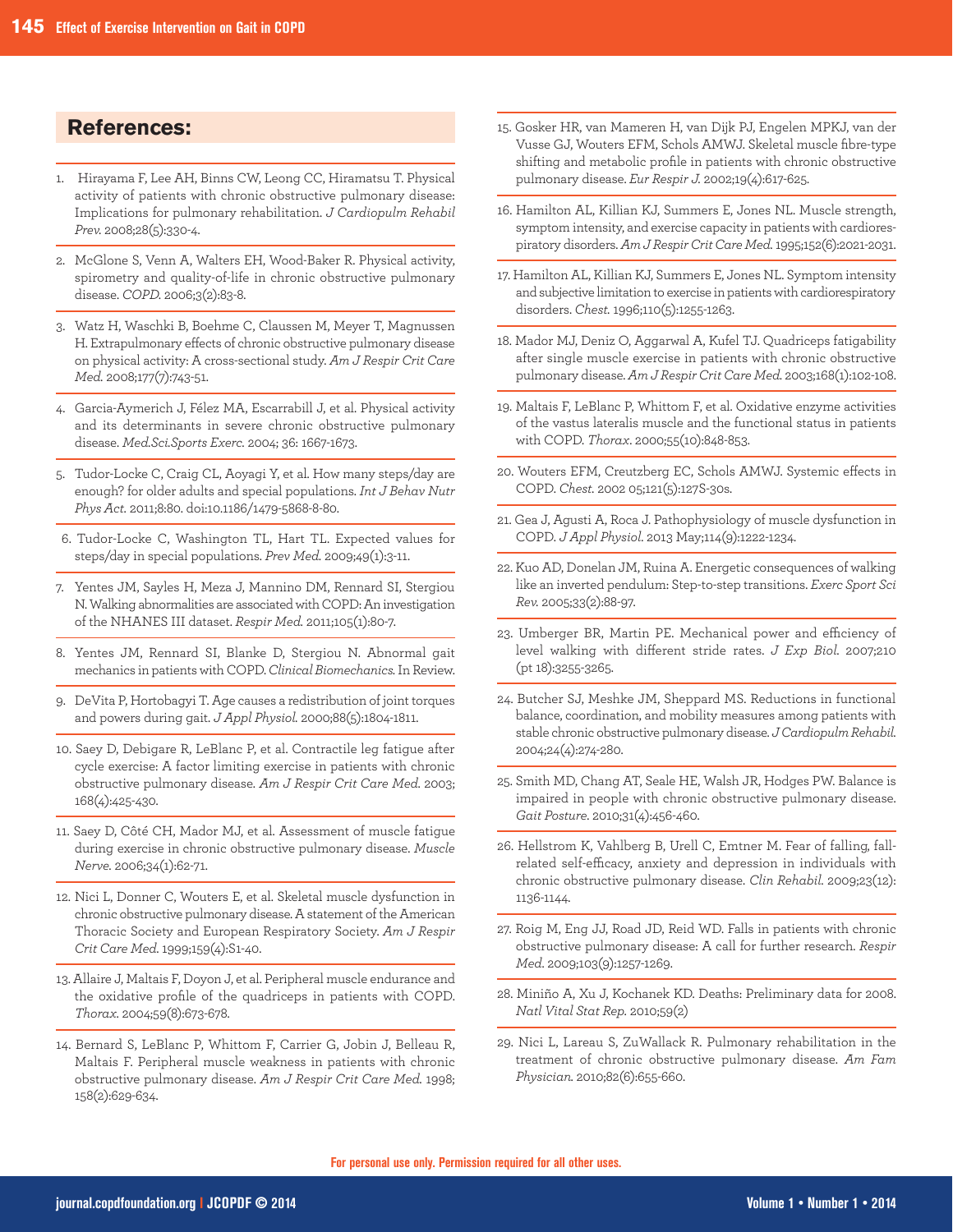- 30.vanHelvoortHA,deBoerRC,vandeBroekL,DekhuijzenR,Heijdra YF. Exercises commonly used in rehabilitation of patients with chronic obstructive pulmonary disease: Cardiopulmonary responses and effect over time. Arch Phys Med Rehabil. 2011;92(1):111-117.
- 31. Seymour JM, Moore L, Jolley CJ, Ward K, Creasey J, Steier JS, Yung B, Man WD-, Hart N, Polkey MI, Moxham J. Outpatient pulmonary rehabilitation following acute exacerbations of COPD. *Thorax*. 2010;65(5):423-428.
- 32. Dallas MI, McCusker C, Haggerty MC, Rochester CL, Zuwallack R; Northeast Pulmonary Rehabilitation Consortium. Using pedometers to monitor walking activity in outcome assessment for pulmonary rehabilitation.*Chron Respir Dis.* 2009;6(4):217-224.
- 33. Coronado M, Janssens JP, de Muralt B, Terrier P, Schutz Y, Fitting JW. Walking activity measured by accelerometry during respiratory rehabilitation. *J Cardiopulm Rehabil.* 2003;23(5):357-364.
- 34. Steele BG, Belza B, Cain KC, et al. A randomized clinical trial of an activity and exercise adherence intervention in chronic pulmonary disease.*Arch Phys Med Rehabil.* 2008;89(3):404-412.
- 35. Steele BG, Holt L, Belza B, Ferris S, Lakshminaryan S, Buchner DM. Quantitating physical activity in COPD using a triaxial accelerometer. *Chest.* 2000;117(5):1359-1367.
- 36. Mador MJ, Patel AN, Nadler J. Effects of pulmonary rehabilitation on activity levels in patients with chronic obstructive pulmonary disease.*J Cardiopulm Rehabil Prev.* 2011;31(1):52-59.
- 37. de Blok BMJ, de Greef MHG, ten Hacken NHT, Sprenger SR, Postema K, Wempe JB. The effects of a lifestyle physical activity counseling program with feedback of a pedometer during pulmonary rehabilitation in patients with COPD: A pilot study. *Patient Educ Couns.* 2006;61(1):48-55.
- 38. Pitta F, Troosters T, Probst VS, Langer D, Decramer M, Gosselink R. Are patients with COPD more active after pulmonary rehabilitation? *Chest.* 2008;134(2):273-280.
- 39. Sewell L, Singh SJ, Williams JEA, Collier R, Morgan MDL. Can individualized rehabilitation improve functional independence in elderlypatientswithCOPD?*Chest.* 2005;128(3):1194-1200.
- 40. Mercken EM, Hageman GJ, Schols AM, Akkermans MA, Bast A, Wouters EF. Rehabilitation decreases exercise-induced oxidative stress in chronic obstructive pulmonary disease. Am J Respir Crit *Care Med.* 2005;172(8):994-1001.
- 41. Walker PP, Burnett A, Flavahan PW, Calverley PM. Lower limb activity and its determinants in COPD. Thorax. 2008;63(8):683-689.
- 42. Rabe. Guidelines for chronic obstructive pulmonary disease treatment and issues of implementation. Proc Am Thorac Soc. 2006;3(7):641-644.
- 43. Houck JR, Duncan A, De Haven KE. Knee and hip angle and moment adaptations during cutting tasks in participants with anterior cruciate ligament deficiency classified as noncopers. *J Orthop Sports Phys Ther.* 200508;35(8):531-540.
- 44. Jackson KM. Fitting of mathematical functions to biomechanical data. *IEEE Trans Biomed Eng.* 1979;26(2):122-124.
- 45. Dempster W. Space requirements of the seated operator: Geometrical, kinematic, and mechanical aspects of the body with special reference to the limbs. Dayton, Ohio: Wright Air Development Center Air Research and Development Command, U.S. Air Force. 1955.
- 46. American College of Sports Medicine. ACSM's Guidelines for Exercise Testing and Prescription. 8th ed. Baltimore: Lippincott Williams&Wilkins;2009.
- 47. Ortega F, Toral J, Cejudo P, et al. Comparison of effects of strength and endurance training in patients with chronic obstructive pulmonary disease. *Am J Respir Crit Care Med.* 2002;166(5):669-674.
- 48. Bernard S, Whittom F, Leblanc P, et al. Aerobic and strength training in patients with chronic obstructive pulmonary disease. Am J *Respir Crit Care Med.* 1999;159(3):896-901.
- 49. Monaco V, Rinaldi LA, Macrì G, Micera S. During walking elders increase efforts at proximal joints and keep low kinetics at the ankle.*Clin Biomech (Bristol, Avon).* 2009;24(6):493-498.
- 50. Zeni JA, Higginson JS. Knee osteoarthritis affects the distribution of joint moments during gait. Knee. 2011;18(3):156-159.
- 51. Karamanidis K, Arampatzis A. Evidence of mechanical load redistribution at the knee joint in the elderly when ascending stairs and ramps. Ann Biomed Eng. 2009;37(3):467-476.
- 52. Gosker HR, Hesselink MK, Duimel H, Ward KA, Schols AM. Reduced mitochondrial density in the vastus lateralis muscle of patients with COPD. Eur Respir J. 2007;30(1):73-79.
- 53. Allaire J, Maltais F, LeBlanc P, et al. Lipofuscin accumulation in the vastus lateralis muscle in patients with chronic obstructive pulmonarydisease. *Muscle Nerve.* 2002;25(3):383-389.
- 54. Whittom F, Jobin J, Simard PM, et al. Histochemical and morphological characteristics of the vastus lateralis muscle in patients with chronic obstructive pulmonary disease. Med Sci Sports Exerc. 1998;30(10):1467-1474.
- 55. Nordin E, Moe-Nilssen R, Ramnemark A, Lundin-Olsson L. Changes in step-width during dual-task walking predicts falls. Gait *Posture.* 2010;32(1):92-97.
- 56. Brach JS, Berlin JE, VanSwearingen JM, Newman AB, Studenski SA. Too much or too little step width variability is associated with a fall history in older persons who walk at or near normal gait speed. *J Neuroeng Rehabil.* 2005;2:21 doi: 10.1186/1743-0003-2-21
- 57. Beauchet O, Allali G, Annweiler C, Bridenbaugh S, Assal F, Kressig RW, Herrmann FR. Gait variability among healthy adults: Low and high stride-to-stride variability are both a reflection of gait stability. *Gerontology.* 2009;55(6):702-706.
- 58. Beauchamp MK, Hill K, Goldstein RS, Janaudis-Ferreira T, Brooks D. Impairments in balance discriminate fallers from non-fallers in COPD.*Respir Med.* 2009;103(12):1885-1891.